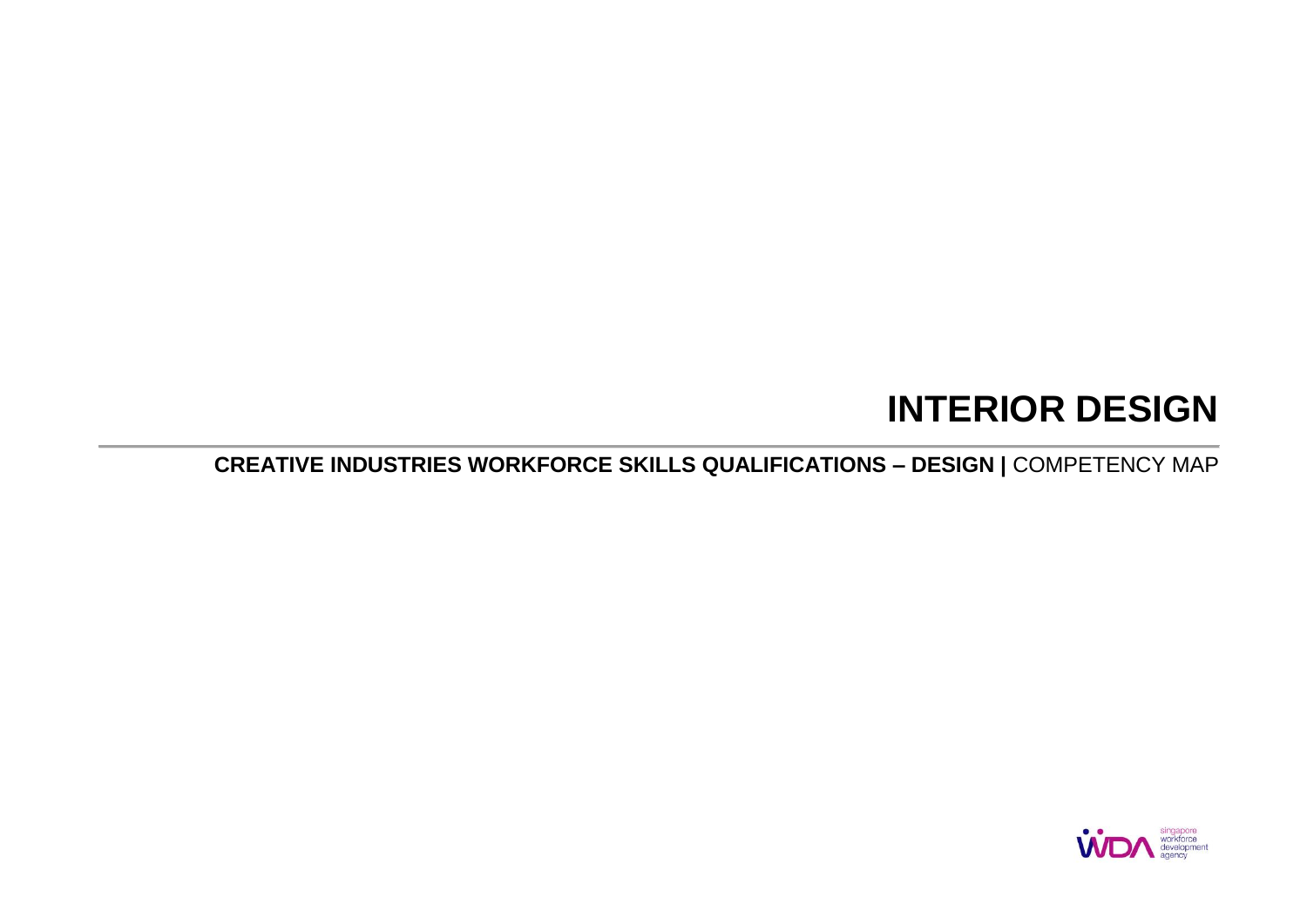### **INTRODUCTION** | INTERIOR DESIGN

#### **INTRODUCTION TO THE INTERIOR DESIGN COMPETENCY MAP**

The Interior Design Competency Map is part of the Creative Industries Workforce Skills Qualification (WSQ) Framework, which comprises 26 competency maps covering three Creative Industries clusters of Arts and Culture, Design, and Media and Communications.

| <b>ARTS AND CULTURE</b>  | <b>DESIGN</b>                | <b>MEDIA AND COMMUNICATIONS</b>           |
|--------------------------|------------------------------|-------------------------------------------|
| <b>Creative Practice</b> | <b>Architecture</b>          | <b>Advertising</b>                        |
| <b>Cultural Heritage</b> | <b>Exhibition Design</b>     | <b>Broadcast</b>                          |
| <b>Events Management</b> | <b>Interior Design</b>       | <b>Direct &amp; Interactive Marketing</b> |
| <b>Performing Arts</b>   | <b>Industrial Design</b>     | Digital Media - Animation                 |
| <b>Technical Theatre</b> | <b>Visual Communications</b> | Digital Media - Games Development         |
| <b>Visual Arts</b>       |                              | Digital Media - Interactive Media         |
|                          |                              | <b>Film &amp; Television</b>              |
|                          |                              | <b>Library &amp; Information Services</b> |
|                          |                              | Media                                     |
|                          |                              | <b>Music</b>                              |
|                          |                              | <b>Public Relations</b>                   |
|                          |                              | <b>Printing</b>                           |
|                          |                              | <b>Publishing - Book</b>                  |
|                          |                              | <b>Publishing - Magazine</b>              |
|                          |                              | <b>Publishing - Web</b>                   |

Each competency map of the Creative Industries WSQ Framework has been endorsed by Manpower Skills and Training Council that has been set up to steer the training and development of professionals in the Creative Industries.

This Interior Design Competency Map provides an overview of the competencies required of different functions and job roles of the Interior Design industry. The development of the Interior Design Competency Map was guided by the Interior Design's Industry Key Purpose (IKP) and it was developed after detailed consultation with representatives from the Interior Design industry including Design Exchange Pte Ltd, Design Insight Pte Ltd, Hewlett-Packard Singapore Pte Ltd, Ideaspark International Pte Ltd, NTU - School of ADM, and SFIC Institute.

Each of the competency units listed in this competency map are further developed into competency standards that provide information on the expected work activities, expected work outcomes and skills and knowledge required of a person to perform the work activities addressed by the competency standards. The competency units are further grouped together into qualifications to provide competency progression pathways for the Interior Design industry.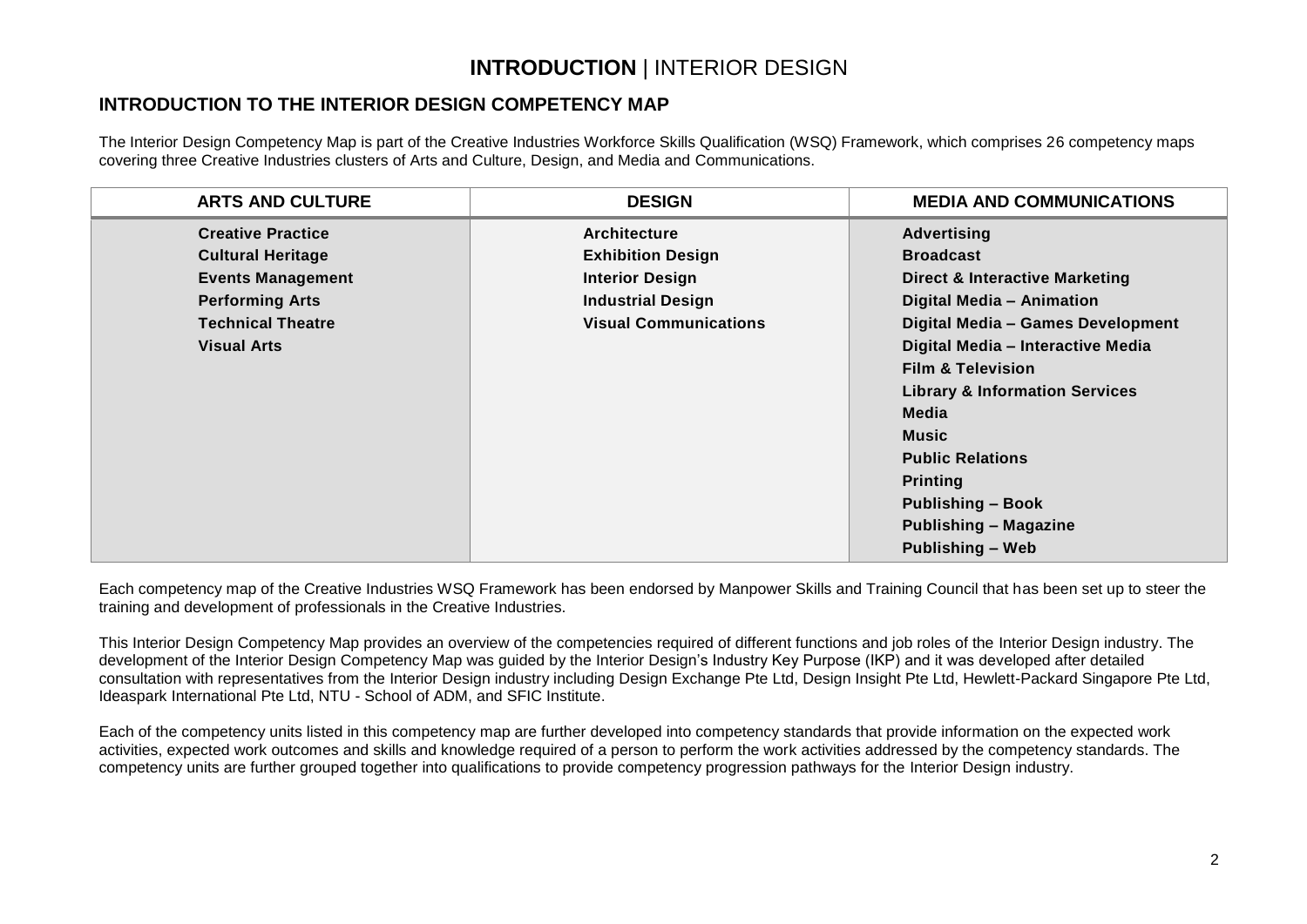# **INTRODUCTION | INTERIOR DESIGN**

The Interior Design Competency Map serves as a resource for employers and individuals to chart training and development and career development pathways and for training providers to identify potential training programmes to develop and deliver.

The details of the competency standards and qualifications documents are recorded in separate documents from the Interior Design Competency Map and should be read together to serve the needs of employers, individuals and training providers.

The Interior Design Competency Map would be reviewed on a regular basis (i.e., at least every three years). This will help to ensure that the Industrial Design Competency Map is current and continually meet industry needs.

| Introduction Interior Design Competency Map                      |    |  |
|------------------------------------------------------------------|----|--|
| <b>Industry Key Purpose</b>                                      | 4  |  |
| <b>Organisation Structure</b>                                    | 5  |  |
| <b>Competency Category</b>                                       | 6  |  |
| <b>Creative Competencies</b>                                     |    |  |
| Management / Client Services Competencies                        |    |  |
| <b>Project Management</b>                                        | 16 |  |
| Generic / Cross-Sectoral WSQ Framework Competency Units Adoption |    |  |
| <b>Version Control</b>                                           | 20 |  |

#### **CONTENTS**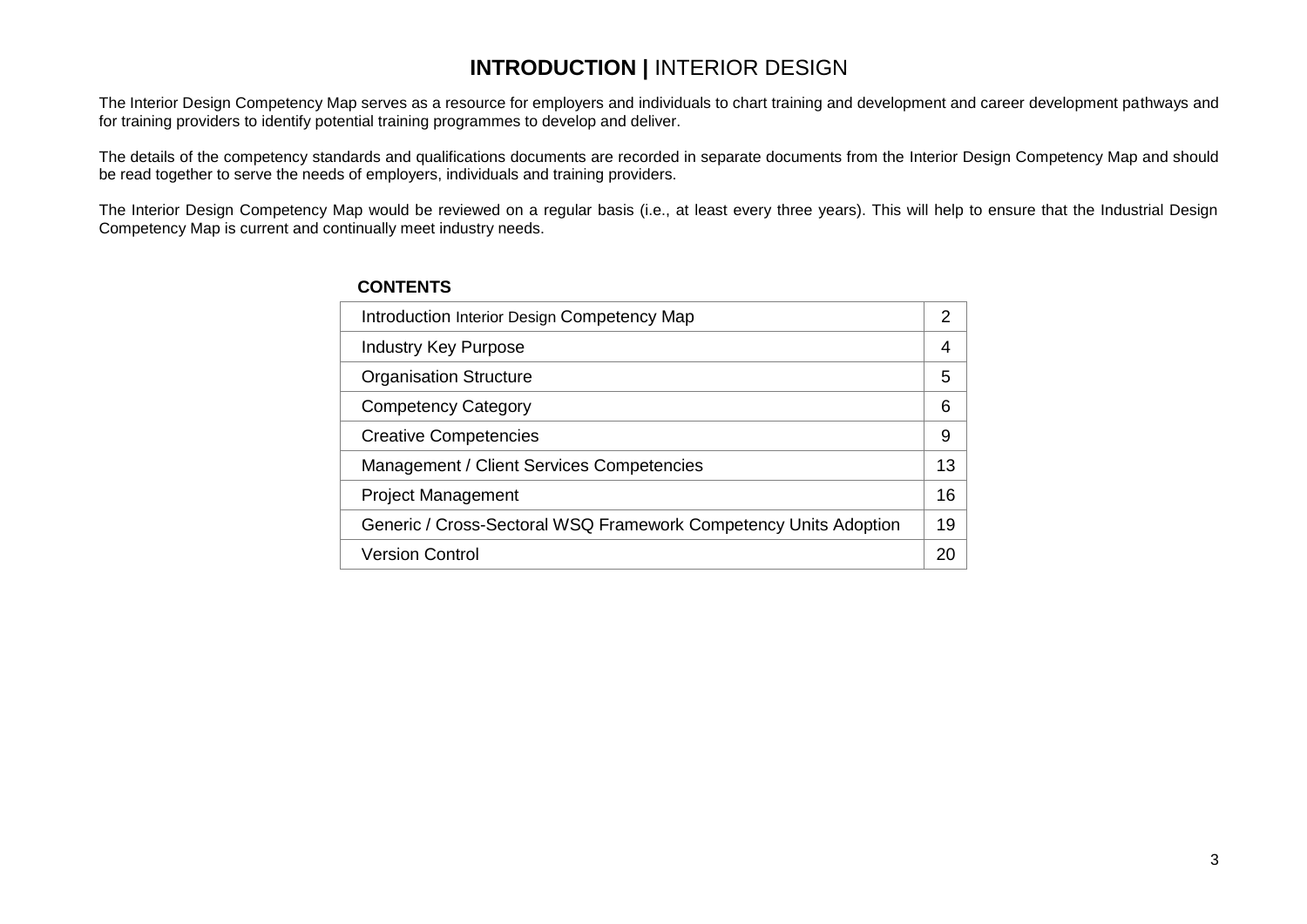### **INDUSTRY KEY PURPOSE |** INTERIOR DESIGN

#### **Industry Key Purpose**

The Industry Key Purpose describes what the industry delivers in terms of product and services meeting the needs of industry, the attributes/attitudes of workforce, and the aspirations of the industry. The Key Industry Purpose provides guidance and direction in the development of the competency map and identification of competency units so as to ensure that the competency units listed in the competency map would help the industry to achieve its industry key purpose.

| Interior Design Industry Key Purpose: | To excel in the design, creation, planning and sale of quality products, systems and     |
|---------------------------------------|------------------------------------------------------------------------------------------|
|                                       | services, capturing the imagination of 'what could be' to achieve value and expectations |
|                                       | for the employer, the client and the market, and contribute to enhancing the quality of  |
|                                       | life.                                                                                    |
|                                       |                                                                                          |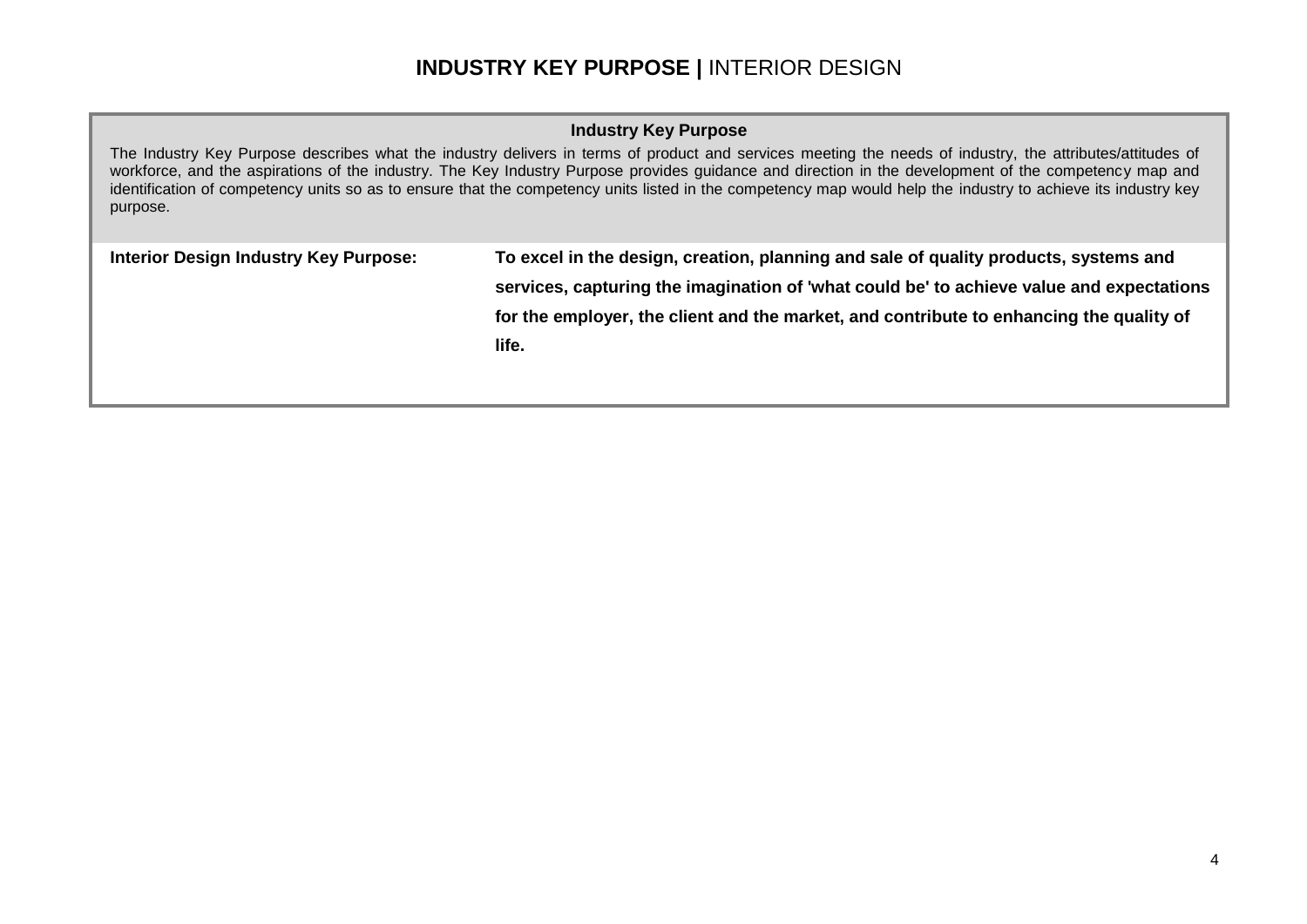### **ORGANISATION STRUCTURE |** INTERIOR DESIGN

#### **Interior Design Organisation Structure**

The Interior Design Organisation Structure provides an overview of the various functions and job roles within a typical Interior Design Organisation. Competency Units are identified and sorted based on the functions, job role and WSQ qualifications level, to enable identification and development of appropriate training and development interventions by employers, individuals and training providers and to enable planning of progression and development pathways.

| <b>WSQ Qualifications</b><br><b>Levels</b> |                |              |                                                      | <b>Functions in an Industrial Design Organisation</b> |                            |
|--------------------------------------------|----------------|--------------|------------------------------------------------------|-------------------------------------------------------|----------------------------|
|                                            |                |              | <b>Creative</b>                                      | <b>Management / Client Services</b>                   | <b>Project Management</b>  |
| <b>WSQ Graduate</b><br><b>Certificate</b>  | 6              |              |                                                      | <b>Managing Director</b>                              |                            |
| <b>WSQ Specialist</b><br>Diploma           | 5              |              | <b>Creative Director /</b><br><b>Design Director</b> | <b>Account Director</b>                               | <b>Project Director</b>    |
| <b>WSQ Diploma</b>                         | 4              | Roles<br>dol | <b>Design Manager</b>                                | <b>Account Manager</b>                                | <b>Project Manager</b>     |
| <b>WSQ Advanced</b><br><b>Certificate</b>  | 3              |              | <b>Senior Designer</b>                               | <b>Account Executive</b>                              | <b>Project Executive</b>   |
| <b>WSQ Higher</b><br><b>Certificate</b>    | $\overline{2}$ |              | <b>Designer</b>                                      |                                                       | <b>Project Coordinator</b> |

| <b>WSQ Qualifications Level:</b> | There are five levels of WSQ qualifications in the Interior Design Competency Map. Each level indicates the corresponding complexity<br>of knowledge, depth of skills and accountability that the job role demands. |
|----------------------------------|---------------------------------------------------------------------------------------------------------------------------------------------------------------------------------------------------------------------|
| <b>Functions:</b>                | Functions are not meant to be equivalent to Departments. Functions indicate the typical broad work areas in an Interior Design<br>Organisation.                                                                     |
| Job Roles:                       | Job roles are not meant to be equivalent to Job Titles. An individual holding a job title of "Designer" may assume a number of job roles<br>such as managing accounts.                                              |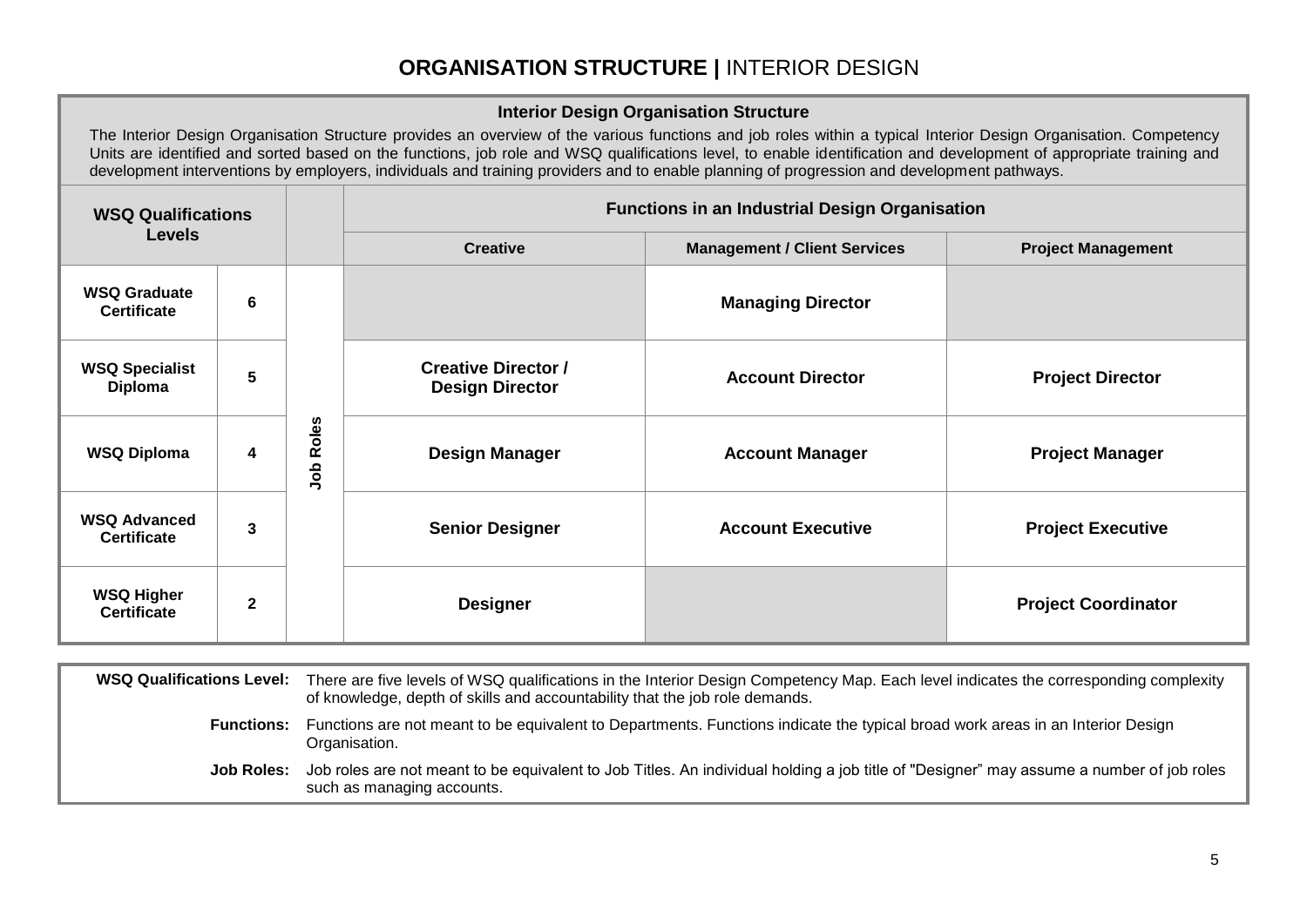# **COMPETENCY CATEGORY |** INTERIOR DESIGN

#### **Competency Categories**

The Competency Category indicates the functional nature of the skills and knowledge identified under a competency unit. The competency categories that are found within the Creative Industries WSQ framework and relevant to the Interior Design Competency map and their descriptors are presented below.

| <b>Analytical Conceptual and Evaluative Skills (ACE)</b>                                                                                                                                                                                                                                                                            | Design (DES)                                                                                                                                                                                          |
|-------------------------------------------------------------------------------------------------------------------------------------------------------------------------------------------------------------------------------------------------------------------------------------------------------------------------------------|-------------------------------------------------------------------------------------------------------------------------------------------------------------------------------------------------------|
| Develops ability to generate feasible, efficient and innovative solutions to solve work<br>problems, enhance productivity and capitalize on new opportunities                                                                                                                                                                       | Covers skills and knowledge required for conceptualising, designing, developing,<br>implementing and realising the design product as agreed with the client.                                          |
| <b>Build Relationship (RTL)</b>                                                                                                                                                                                                                                                                                                     | <b>Finance (FIN)</b>                                                                                                                                                                                  |
| Covers long term plan of action designed to achieve the vision and goals of the<br>organisation.                                                                                                                                                                                                                                    | Covers skills and knowledge required for basic budgeting to offering full coverage of<br>financial operations within an organisation.                                                                 |
| <b>Business Management (BM)</b>                                                                                                                                                                                                                                                                                                     | <b>Human Resource (HR)</b>                                                                                                                                                                            |
| Covers the knowledge, skills and understanding effectively to manage project with a<br>business idea.                                                                                                                                                                                                                               | Covers the activities of recruitment, pay, performance management, promotions,<br>management relations and planning in an effective, legal, fair, and consistent manner.                              |
| <b>Business Negotiation (BN)</b>                                                                                                                                                                                                                                                                                                    | Job Safety Skills (JS)                                                                                                                                                                                |
| Conduct negotiation for a range of business situations for win-win solutions.                                                                                                                                                                                                                                                       | Covers the skills and knowledge required for managing safety within the work<br>environment and the personal safety of the worker.                                                                    |
| <b>Business Operations (BO)</b>                                                                                                                                                                                                                                                                                                     | <b>Marketing and Public Relations (MPR)</b>                                                                                                                                                           |
| Covers the activities involved in the running of a business for the purpose of<br>producing goods / services and creating value.                                                                                                                                                                                                    | Covers skills and knowledge required for conceptualising, designing, implementing<br>opportunities for maximising sales and promotion of goods, services and people.                                  |
| <b>Copyright, Licensing and Intellectual Property Rights (CLR)</b>                                                                                                                                                                                                                                                                  | <b>Marketing Research (MR)</b>                                                                                                                                                                        |
| Covers skills and knowledge required for negotiating, protecting and avoiding<br>exploitation of intellectual property and creative work.                                                                                                                                                                                           | Covers the process of systematic gathering, recording and analysing of data about<br>customers, competitors and the market.                                                                           |
| <b>Contract Management Competency Category (CM)</b>                                                                                                                                                                                                                                                                                 | <b>Project Management (PM)</b>                                                                                                                                                                        |
| Covers the management of contracts made with customers, vendors or employees.<br>Contract management includes negotiating the terms and conditions in contracts and<br>ensuring compliance with the terms and conditions, as well as documenting and<br>agreeing any changes that may arise during its implementation or execution. | Covers organising and managing resources in such a way that the project is<br>completed within defined scope, quality, time and cost constraints.                                                     |
| <b>Communications (COM)</b>                                                                                                                                                                                                                                                                                                         | <b>Problem Solving (PS)</b>                                                                                                                                                                           |
| This covers the transmission of thoughts, ideas and feelings from one mind to another<br>to accomplish tasks and to achieve goals.                                                                                                                                                                                                  | Covers research into problems, generation of solutions, selection and application of<br>solutions and evaluating the solution applied.                                                                |
| <b>Customers Experience (CS)</b>                                                                                                                                                                                                                                                                                                    | <b>Quality Management (QM)</b>                                                                                                                                                                        |
| Covers service delivery, customer loyalty, service recovery and service branding?                                                                                                                                                                                                                                                   | Covers methods for ensuring that all the activities necessary to design, develop and<br>implement a product or service are effective and efficient with respect to the system<br>and its performance. |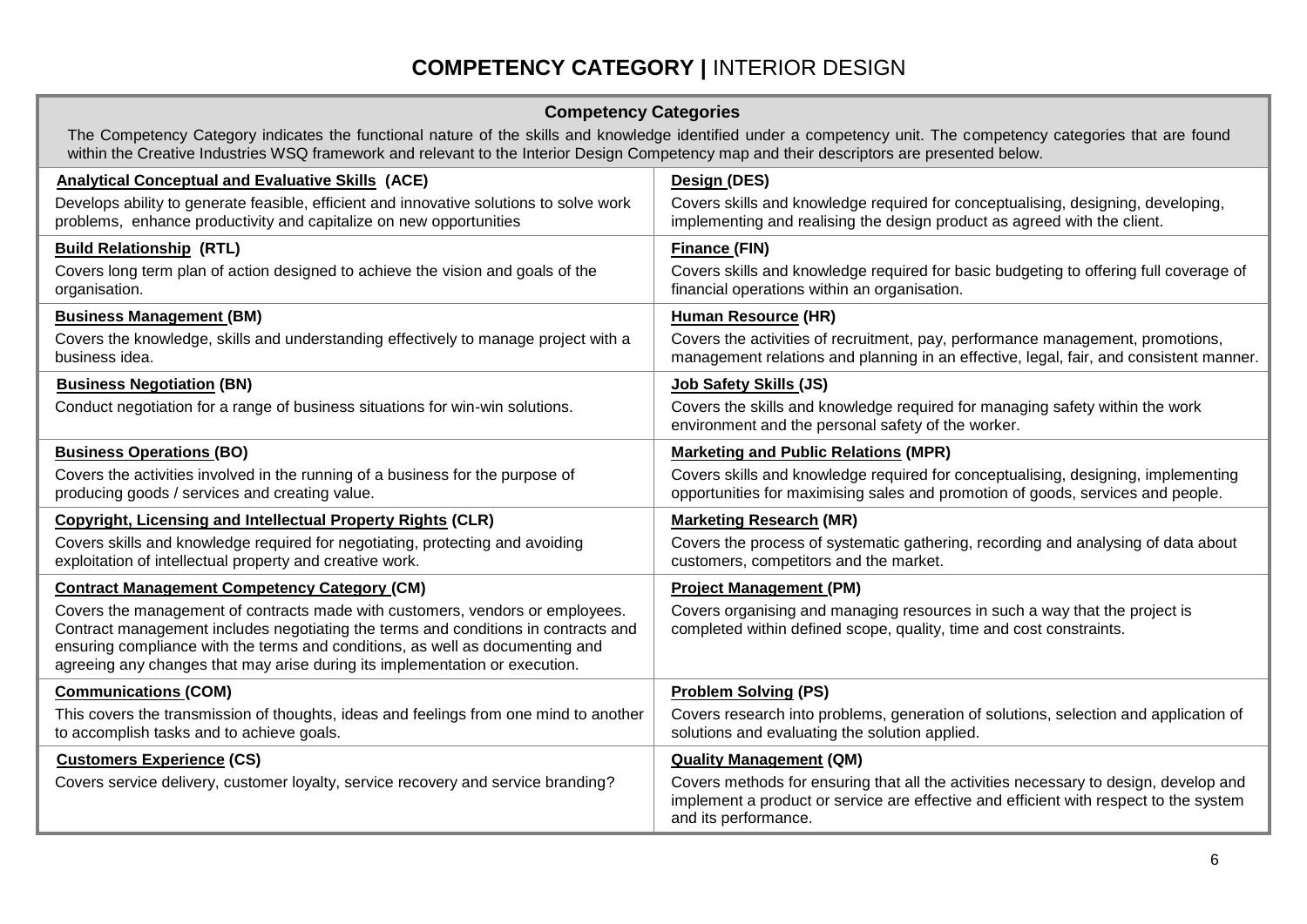# **COMPETENCY CATEGORY |** INTERIOR DESIGN

| <b>Competency Categories</b>                                                                                                                  |                                                                                                                                                                 |  |  |  |  |
|-----------------------------------------------------------------------------------------------------------------------------------------------|-----------------------------------------------------------------------------------------------------------------------------------------------------------------|--|--|--|--|
| <b>Research (RES)</b>                                                                                                                         | <b>Strategy Competency Category (STR)</b>                                                                                                                       |  |  |  |  |
| Covers using gathering, analysing and interpreting information relevant to a specific<br>area of enquiry.                                     | Covers long term plan of action designed to achieve the vision and goals of the<br>organisation.                                                                |  |  |  |  |
| Sales (SAL)                                                                                                                                   | <b>Strategy Planning and Implementation (SPI)</b>                                                                                                               |  |  |  |  |
| Covers the act of meeting prospective buyers and providing them with a product or<br>service in turn of money or other required compensation. | Develop business strategies and plans aligned with organisational objectives, make<br>strategic decisions and implement action plans to achieve long-term goals |  |  |  |  |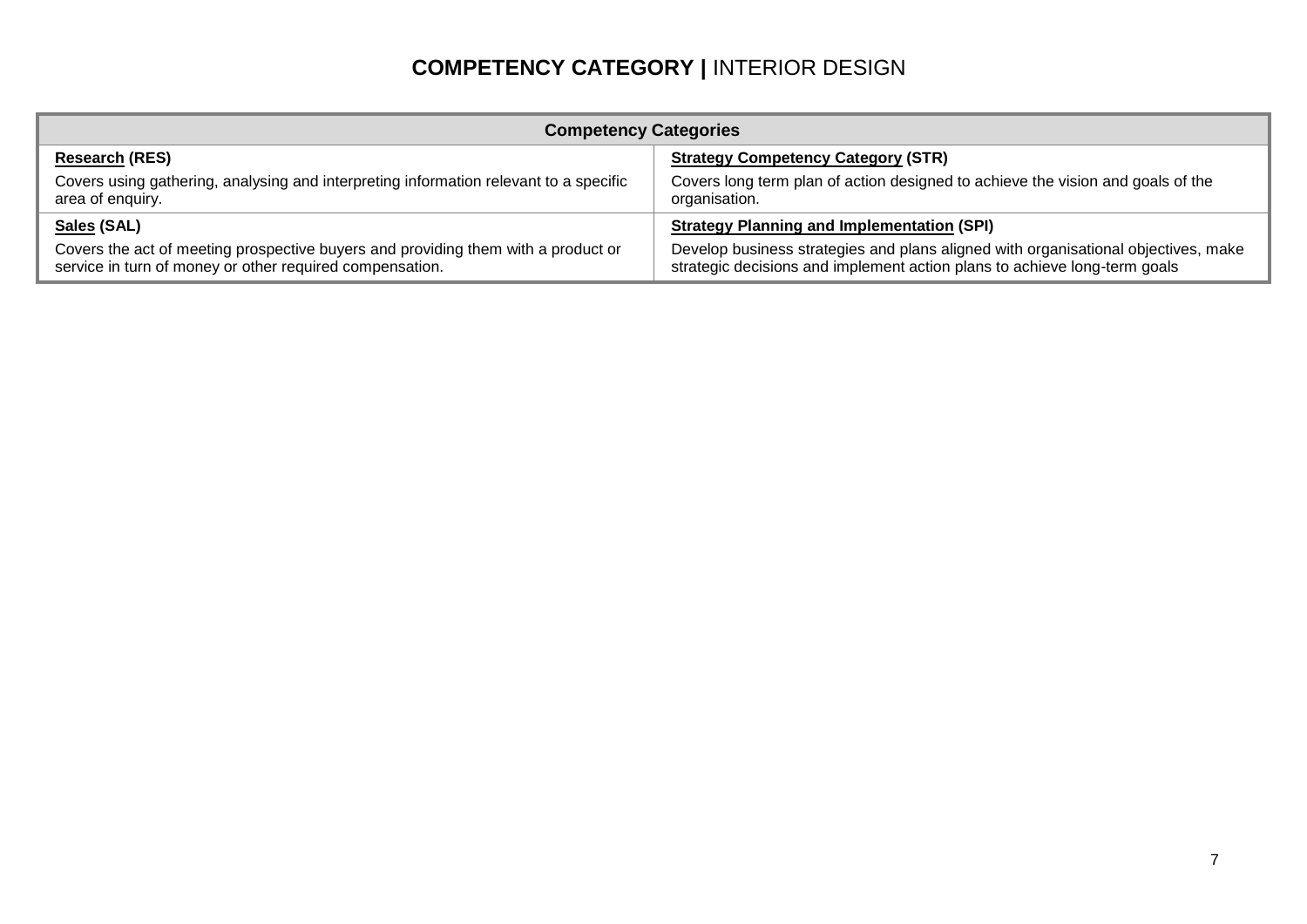# **COMPETENCY CATEGORY |** INTERIOR DESIGN

| <b>Competency Units</b>                                                                                                                                                                                           |                                                                                                                                                                                                                                                                                                                                                                                                   |  |  |  |  |
|-------------------------------------------------------------------------------------------------------------------------------------------------------------------------------------------------------------------|---------------------------------------------------------------------------------------------------------------------------------------------------------------------------------------------------------------------------------------------------------------------------------------------------------------------------------------------------------------------------------------------------|--|--|--|--|
| <b>Competency unit:</b>                                                                                                                                                                                           | A competency unit represents a set of work activities that can be undertaken by an individual, and the skills, knowledge and abilities<br>associated with the work activities that can be used to certify an individual's competence in performing the set of work activities                                                                                                                     |  |  |  |  |
| Competency unit code:                                                                                                                                                                                             | A competency unit code is assigned to each competency unit to identify the WSQ framework and competency category that the competency<br>unit originates from. The competency unit code also identifies the WSQ qualifications level that is associated with the competency unit<br>providing an indication of the level of complexity of skills and knowledge required under the competency unit. |  |  |  |  |
|                                                                                                                                                                                                                   | For example, for a competency unit coded as CI-DES-504S-0:                                                                                                                                                                                                                                                                                                                                        |  |  |  |  |
|                                                                                                                                                                                                                   | "CI" indicates that the competency unit originates from the Creative Industries WSQ framework;                                                                                                                                                                                                                                                                                                    |  |  |  |  |
|                                                                                                                                                                                                                   | 'DES' indicates that the competency unit originates from the competency category of Design; '5' indicates that it is pegged to WSQ<br>qualifications level 5 which is WSQ Specialist Diploma level;                                                                                                                                                                                               |  |  |  |  |
|                                                                                                                                                                                                                   | '04' is the serial number assigned to the competency unit;                                                                                                                                                                                                                                                                                                                                        |  |  |  |  |
| 'S' indicates that the competency unit is usually a specialization unit when used by an individual to achieve a WSQ qualification, other<br>types of units include core units ('C') and elective units ('E'); and |                                                                                                                                                                                                                                                                                                                                                                                                   |  |  |  |  |
|                                                                                                                                                                                                                   | '0' indicates the version number of the competency unit which would increase as the competency unit is reviewed at every review cycle.                                                                                                                                                                                                                                                            |  |  |  |  |

The competency units of the Interior Design Competency Map are presented according to the Functions in an Interior Design Organisation in subsequent sections:

- Creative
- Management / Client Services
- Project Management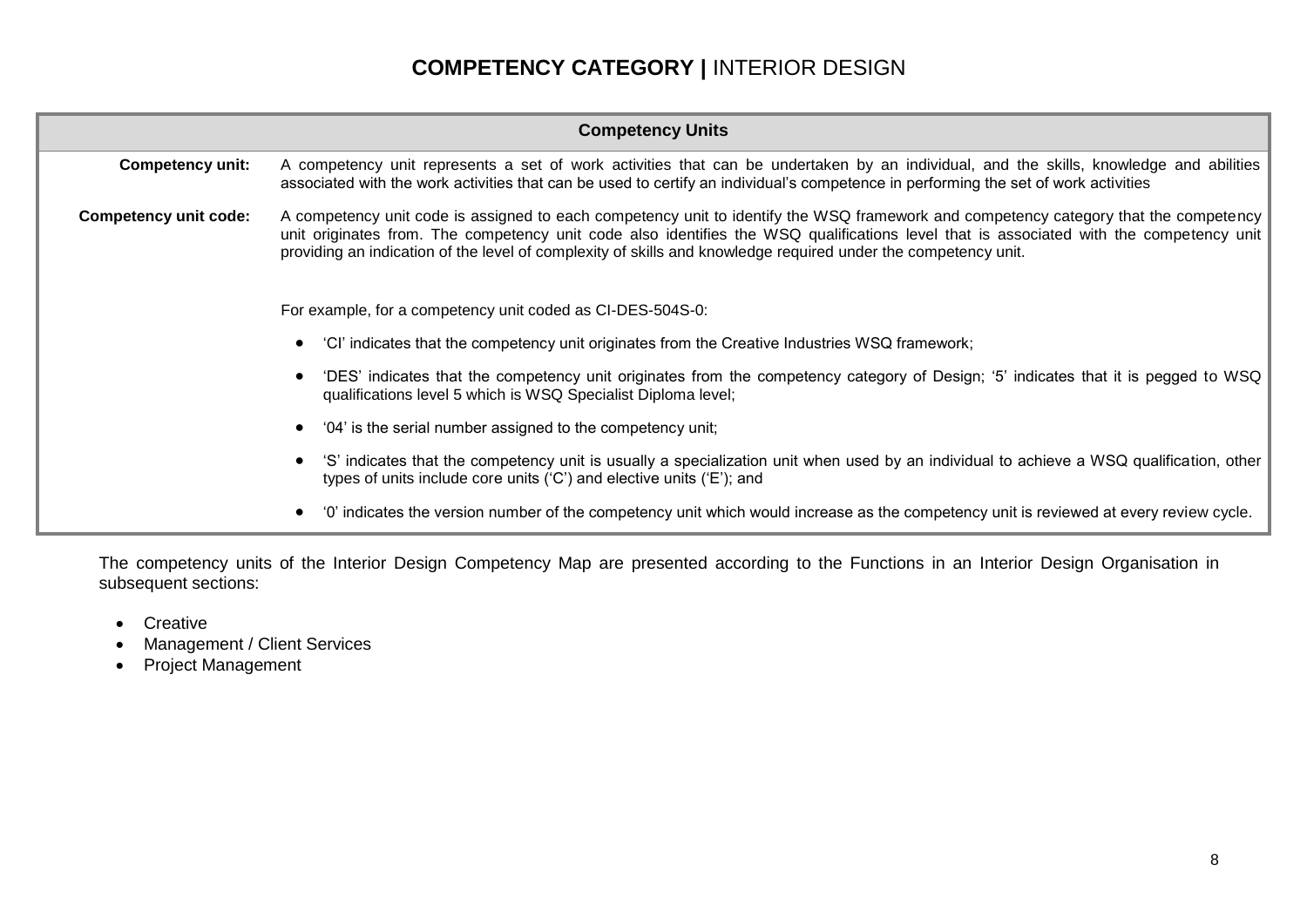# **CREATIVE** | COMPETENCIES

**INTERIOR DESIGN** COMPETENCY MAP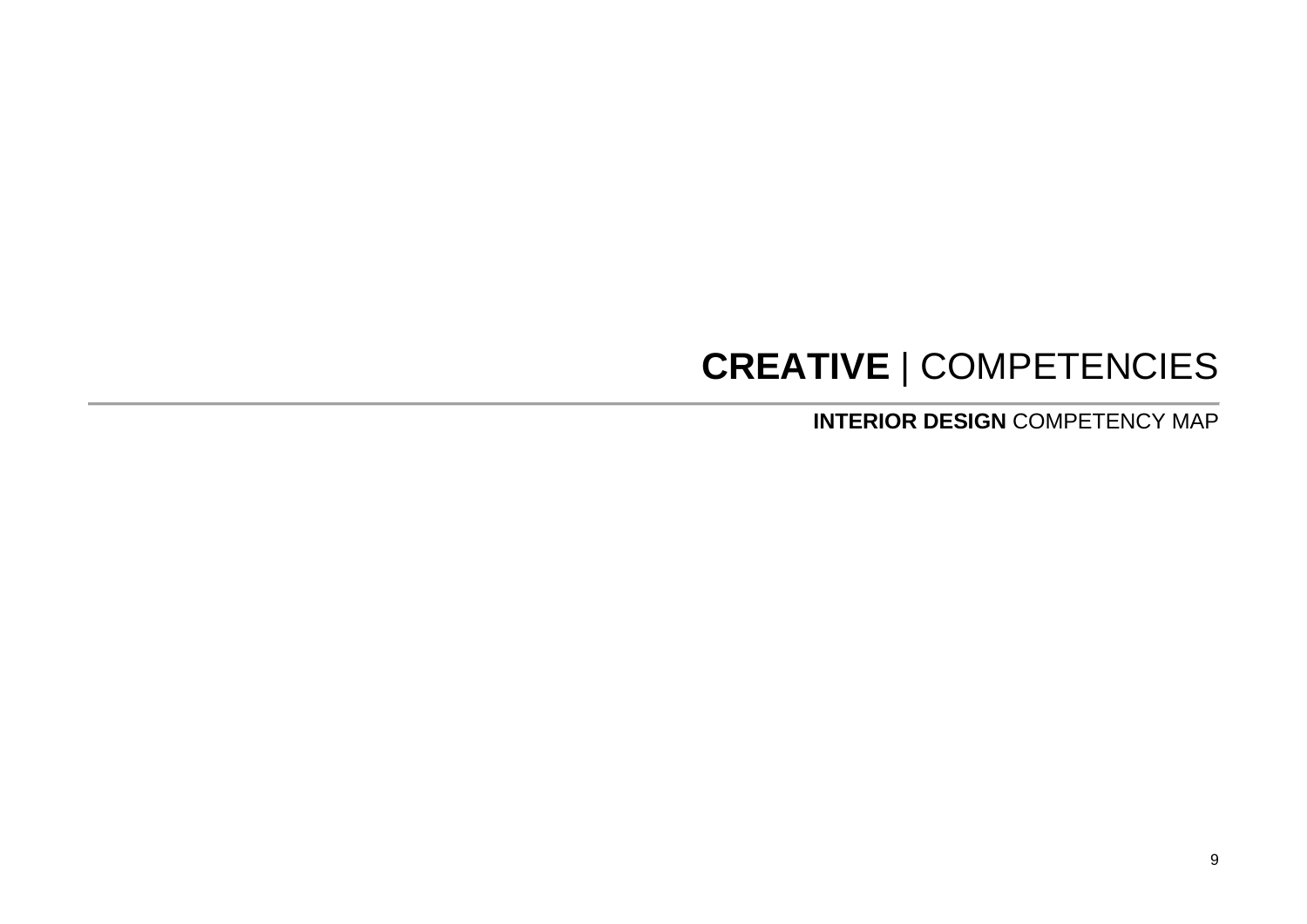# **CREATIVE** | COMPETENCIES – INTERIOR DESIGN

| <b>WSQ Qual</b><br>Level | <b>Job Roles</b>                | <b>Competency Unit</b><br>Code | <b>Specialisation Competency Units</b>                                                                        | <b>Competency Unit</b><br>Code | <b>Core Competency Units</b>                                                                            |
|--------------------------|---------------------------------|--------------------------------|---------------------------------------------------------------------------------------------------------------|--------------------------------|---------------------------------------------------------------------------------------------------------|
|                          |                                 | CI-DES-344C-1                  | Apply knowledge of history and theory of design<br>and culture to develop a design brief *                    | BM-PM-411E-1                   | Manage project knowledge and communication*                                                             |
|                          |                                 | CI-DES-504S-0                  | Establish criteria and oversee production and<br>testing of prototypes *                                      | BM-PM-402E-1                   | Manage project scope *                                                                                  |
| 5                        | <b>Creative</b><br>Director /   | CI-DES-505S-0                  | Oversee realisation of final design to meet<br>client's needs *                                               | CI-COM-502S-0                  | Present effectively to engage and manage your<br>audience *                                             |
|                          | Design<br><b>Director</b>       | CI-DES-601C-0                  | Develop design vision to direct conceptualisation<br>of design product in accordance to the design<br>brief * | CI-DES-511C-1                  | Apply a holistic user-centric approach for<br>strategic design thinking *                               |
|                          |                                 | CI-MPR-417S-1                  | Pitch a design proposal *                                                                                     | CI-HR-601C-0                   | Manage people                                                                                           |
|                          |                                 | CI-PM-605C-0                   | Direct the scope and integration of multiple<br>projects / programmes *                                       | ES-JS-401G-1                   | Manage workplace safety and health system *                                                             |
|                          |                                 | CI-CLR-302E-1                  | Administer and manage the use of licensed<br>copyright materials created *                                    | BM-SPI-501E-1                  | Develop organisational strategies and policies *                                                        |
|                          |                                 | CI-DES-344C-1                  | Apply knowledge of history and theory of design<br>and culture to develop a design brief *                    | CI-DES-511C-1                  | Apply a holistic user-centric approach for<br>strategic design thinking *                               |
|                          |                                 | CI-DES-413S-0                  | Oversee design brief development and<br>negotiation to meet client needs *                                    | CI-PS-502E-0                   | Resolve problems which impact on the work                                                               |
|                          | <b>Design</b><br><b>Manager</b> | CI-DES-418S-0                  | Develop design knowledge by inquiry in the<br>design process *                                                | CI-QM-501C-0                   | Deliver and maintain products / services to<br>standards agreed by the organisation and the<br>customer |
|                          |                                 | CI-DES-420C-0                  | Source and apply production knowledge for the<br>design industry *                                            | ES-JS-301G-1                   | Maintain workplace safety and health policies<br>and procedures *                                       |
|                          |                                 | CI-DES-503S-0                  | Appoint and coordinate specialist consultants<br>and suppliers for design project                             |                                |                                                                                                         |
|                          |                                 | CI-DES-510C-0                  | Prepare and evaluate design proposal and<br>project cost for design services *                                |                                |                                                                                                         |

- **Legend of Competency Unit<br>BM** Business Management WSQ Framework
- 
- 
- **ES** Employability Skills WSQ Framework **PM** Project Management Competency Category<br>**CLR** Copyright, Licensing and Intellectual Property Rights Competency Category **PS** Problem Solving Competency Category **CLR** Copyright, Licensing and Intellectual Property Rights Competency Category **PS**<br>**DES** Design Competency Category
- 
- 
- **BM** Business Management WSQ Framework **JS** Job Safety Skills Competency Category
- **CI** Creative Industries WSQ Framework **MPR** Marketing and Promotional Competency Category
	-
	-
- **DES** Design Competency Category **CALC COM** Quality Management Competency Category
- **HR** Human Resource Competency Category **SPI** Strategy Planning and Implementation Competency Category

\*Competency Standard available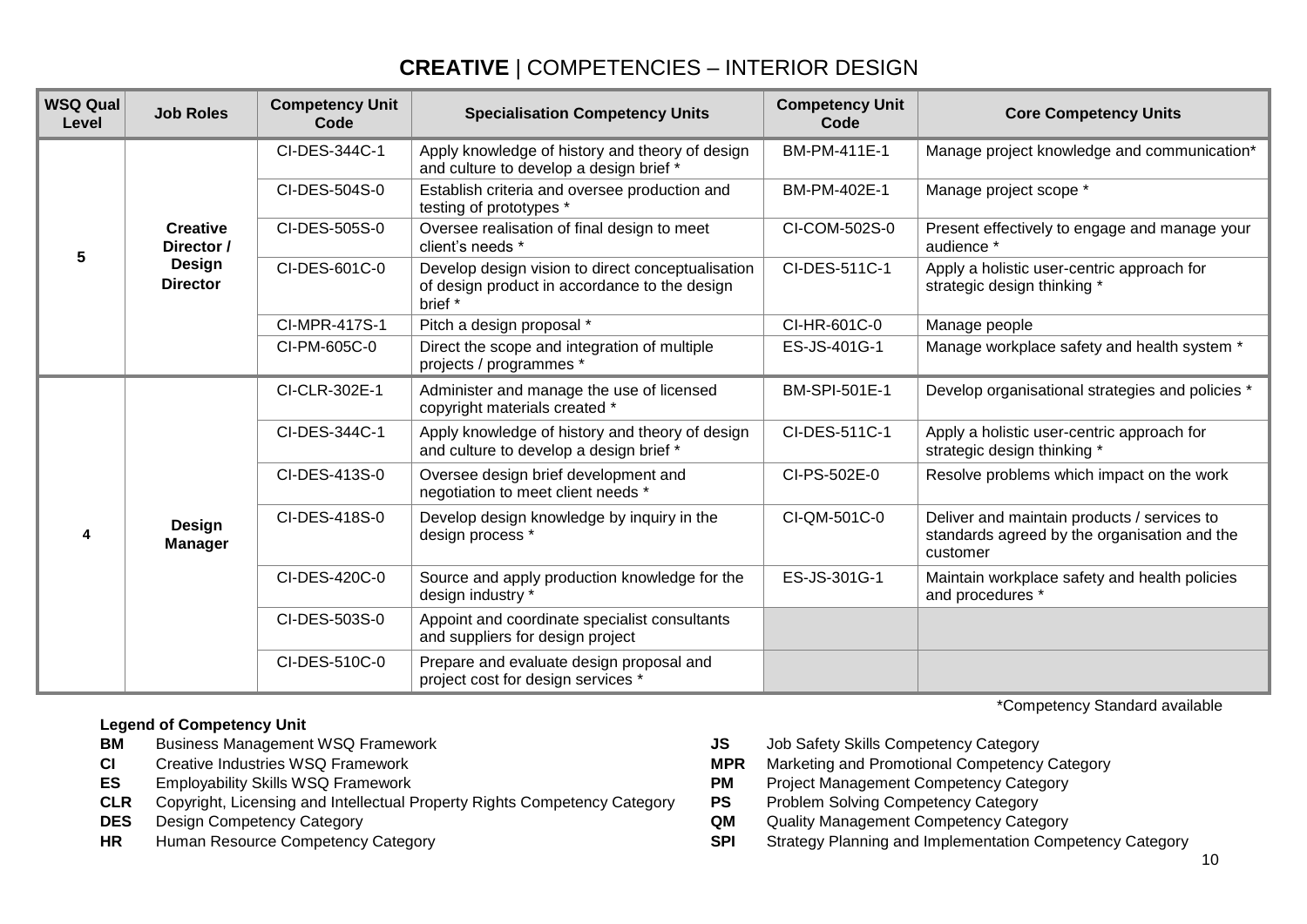# **CREATIVE** | COMPETENCIES – INTERIOR DESIGN

| <b>WSQ Qual</b><br>Level | <b>Job Roles</b> | <b>Competency Unit</b><br>Code | <b>Specialisation Competency Units</b>                                                                         | <b>Competency Unit</b><br>Code | <b>Core Competency Units</b>                                                                             |
|--------------------------|------------------|--------------------------------|----------------------------------------------------------------------------------------------------------------|--------------------------------|----------------------------------------------------------------------------------------------------------|
|                          |                  | BM-PM-302E-1                   | Apply project cost management techniques *                                                                     | CI-COM-306E-0                  | Make presentations                                                                                       |
| 3                        |                  | CI-CI-402C-0                   | Promote innovation and change                                                                                  | CI-DES-331E-0                  | Maintain an awareness of trends and<br>developments in design, materials, techniques<br>and technology * |
|                          |                  | CI-COM-410C-0                  | Manage communications in a creative<br>environment *                                                           | CI-DES-343C-1                  | Apply professional practices in design projects *                                                        |
|                          | <b>Senior</b>    | CI-DES-326C-0                  | Generate design concepts and develop design<br>ideas for effective design solutions *                          | CI-DES-342C-1                  | Implement design thinking *                                                                              |
|                          | <b>Designer</b>  | CI-DES-344C-1                  | Apply knowledge of history and theory of design<br>and culture to develop a design brief *                     | CI-DES-420C-0                  | Source and apply production knowledge for the<br>design industry *                                       |
|                          |                  | CI-DES-402C-0                  | Demonstrate a knowledge of soft furnishings,<br>loose furniture and materials                                  | CI-HR-407C-0                   | Participate in, facilitate and promote effective<br>working of individuals and teams                     |
|                          |                  | CI-DES-443S-0                  | Develop and implement designs to effectively<br>support and produce an exhibition / interior<br>design project | ES-JS-301G-1                   | Maintain workplace safety and health policies<br>and procedures *                                        |
|                          |                  | CI-EM-504S-0                   | Plan and research events and exhibition /<br>interior design projects                                          |                                |                                                                                                          |

\*Competency Standard available

# **Legend of Competency Unit<br>BM** Business Management

- **BM** Business Management WSQ Framework **DES** Design Competency Category<br> **CI** Creative Industries WSQ Framework **DES** HR Human Resource Competency
- 
- 
- 
- 
- Human Resource Competency Category
- **ES** Employability Skills WSQ Framework **JS** Job Safety Skills Competency Category
- **COM** Communications Competency Category **PM** Project Management Competency Category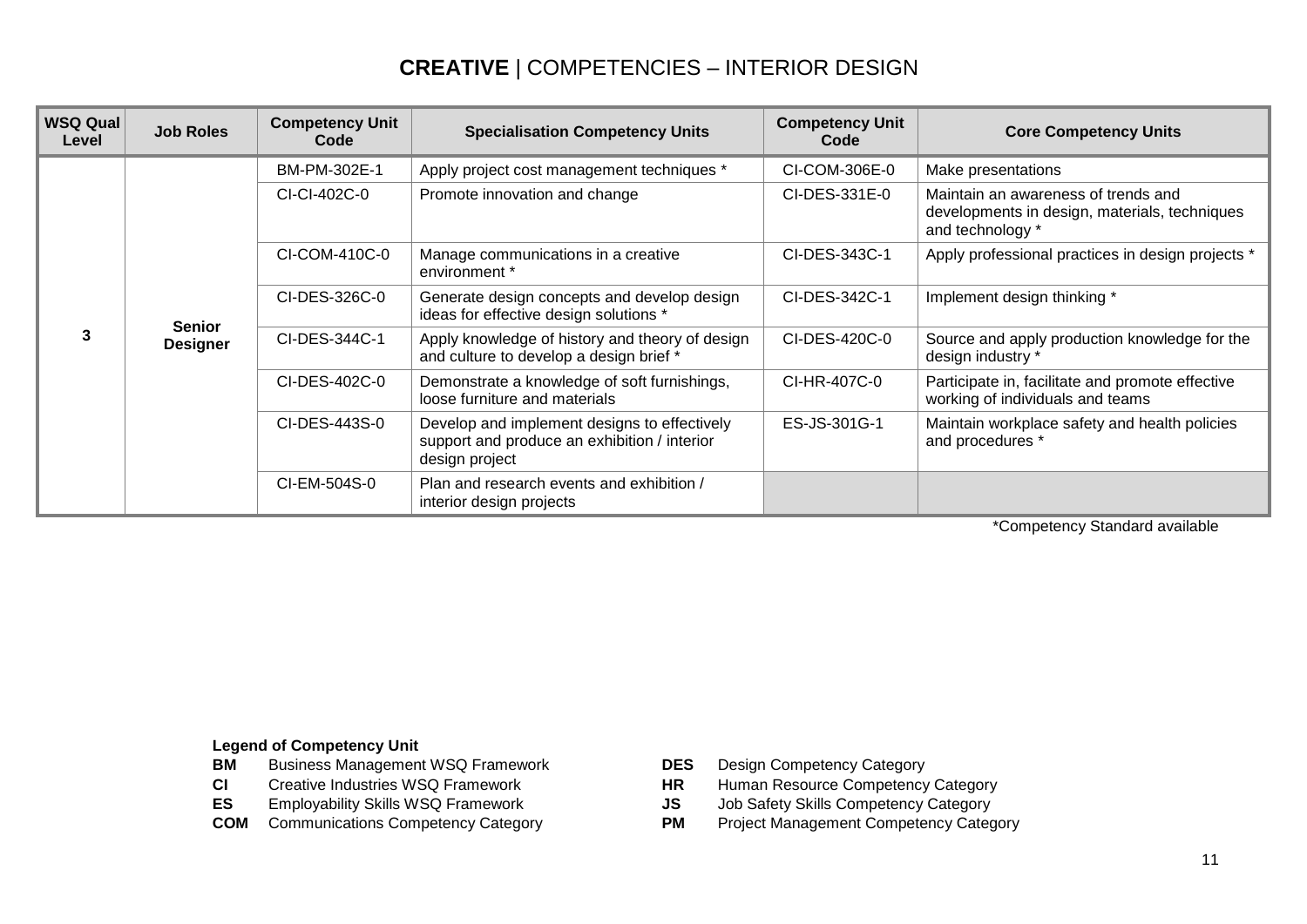# **CREATIVE** | COMPETENCIES – INTERIOR DESIGN

| <b>WSQ Qual</b><br>Level | <b>Job Roles</b> | <b>Competency Unit</b><br>Code | <b>Specialisation Competency Units</b>                                                                         | <b>Competency Unit</b><br>Code                                             | <b>Core Competency Units</b>                                                                          |
|--------------------------|------------------|--------------------------------|----------------------------------------------------------------------------------------------------------------|----------------------------------------------------------------------------|-------------------------------------------------------------------------------------------------------|
|                          |                  | BM-PM-303E-1                   | Apply project time management techniques *                                                                     | CI-DES-241C-0                                                              | Develop an awareness of trends and<br>developments in design, materials, techniques<br>and technology |
|                          |                  | CI-COM-304C-0                  | Communicate effectively in a creative<br>environment                                                           | CI-DES-342C-1                                                              | Implement design thinking *                                                                           |
|                          |                  | CI-DES-242S-0                  | Produce patterns and / or templates                                                                            | CI-DES-343C-1                                                              | Apply professional practices in design projects *                                                     |
| $\mathfrak{p}$           |                  | CI-DES-326C-0                  | Generate design concepts and develop design<br>ideas for effective design solutions *                          | CI-HR-210C-0                                                               | Work effectively with others                                                                          |
|                          |                  | CI-DES-335S-0                  | Prepare and render design drawings using a<br>range of techniques and media *                                  | ES-ACE-102G-1<br>Solve problems & make decisions at operational<br>level * |                                                                                                       |
|                          | <b>Designer</b>  | CI-DES-336S-1                  | Develop 2D visuals using computer software *                                                                   | ES-JS-101G-1                                                               | Comply with workplace safety and health<br>policies and procedures *                                  |
|                          |                  | CI-DES-338S-0                  | Record measurements, information for design<br>reference, work constructed, and produce<br>design calculations |                                                                            |                                                                                                       |
|                          |                  | CI-DES-340S-0                  | Visualise 2D graphics and 3D objects and<br>translate into digital and/or paper media                          |                                                                            |                                                                                                       |
|                          |                  | CI-DES-344C-1                  | Apply knowledge of history and theory of design<br>and culture to develop a design brief *                     |                                                                            |                                                                                                       |
|                          |                  | CI-DES-354S-0                  | Develop 3D visuals using computer software                                                                     |                                                                            |                                                                                                       |

\*Competency Standard available

- **BM** Business Management WSQ Framework **DES** Design Competency Category<br> **CI** Creative Industries WSO Framework **DES** HR Human Resource Competency
- 
- 
- ACE Analytical Conceptual and Evaluative Skills competency category PM Project Management Competency Category
- **COM** Communications Competency Category
- 
- **CI** Creative Industries WSQ Framework **HR** Human Resource Competency Category<br> **ES** Employability Skills WSQ Framework **CIST SES** Job Safety Skills Competency Category
	- **Job Safety Skills Competency Category**
	-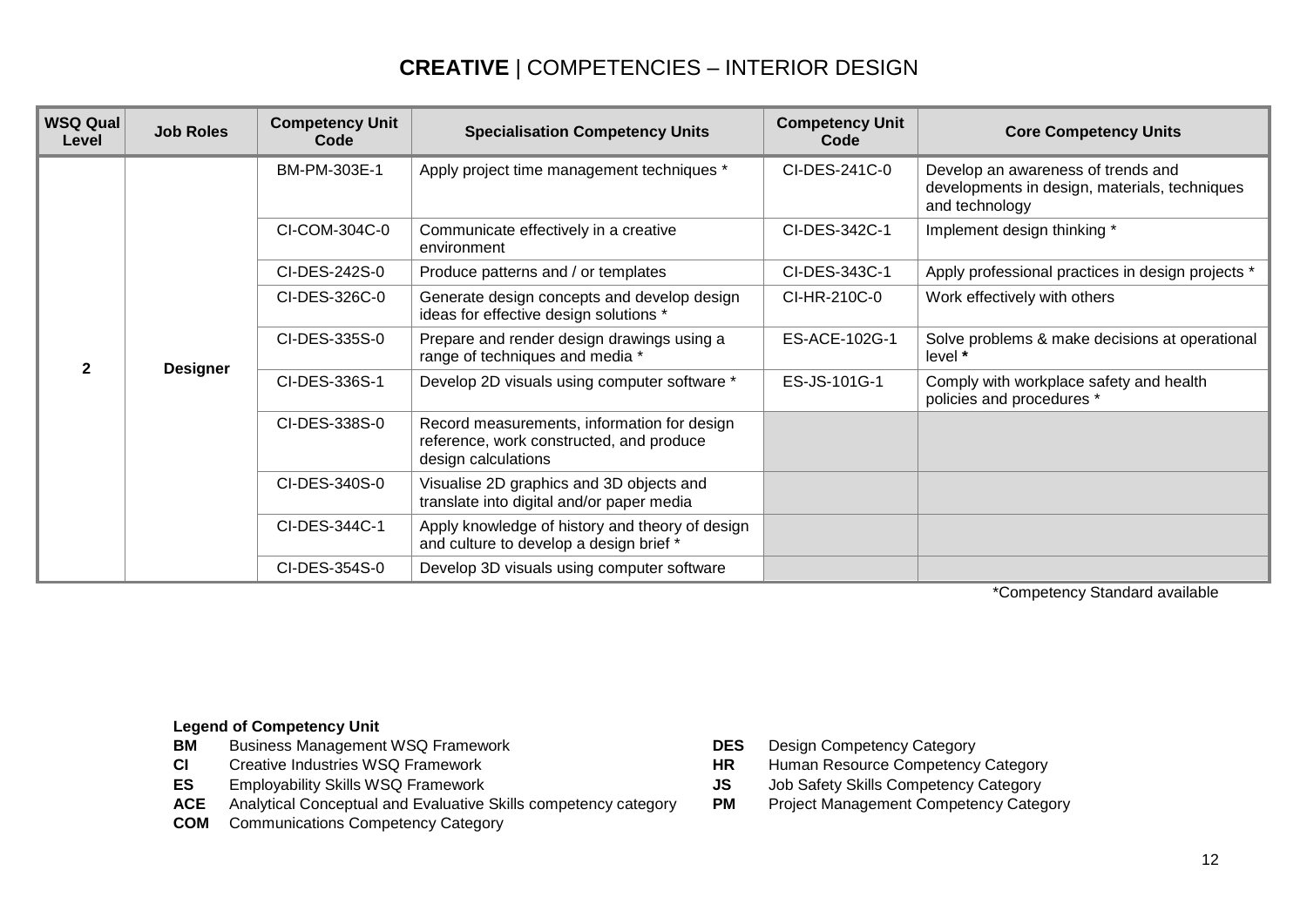# **MANAGEMENT / CLIENT SERVICES** | COMPETENCIES

**INTERIOR DESIGN** COMPETENCY MAP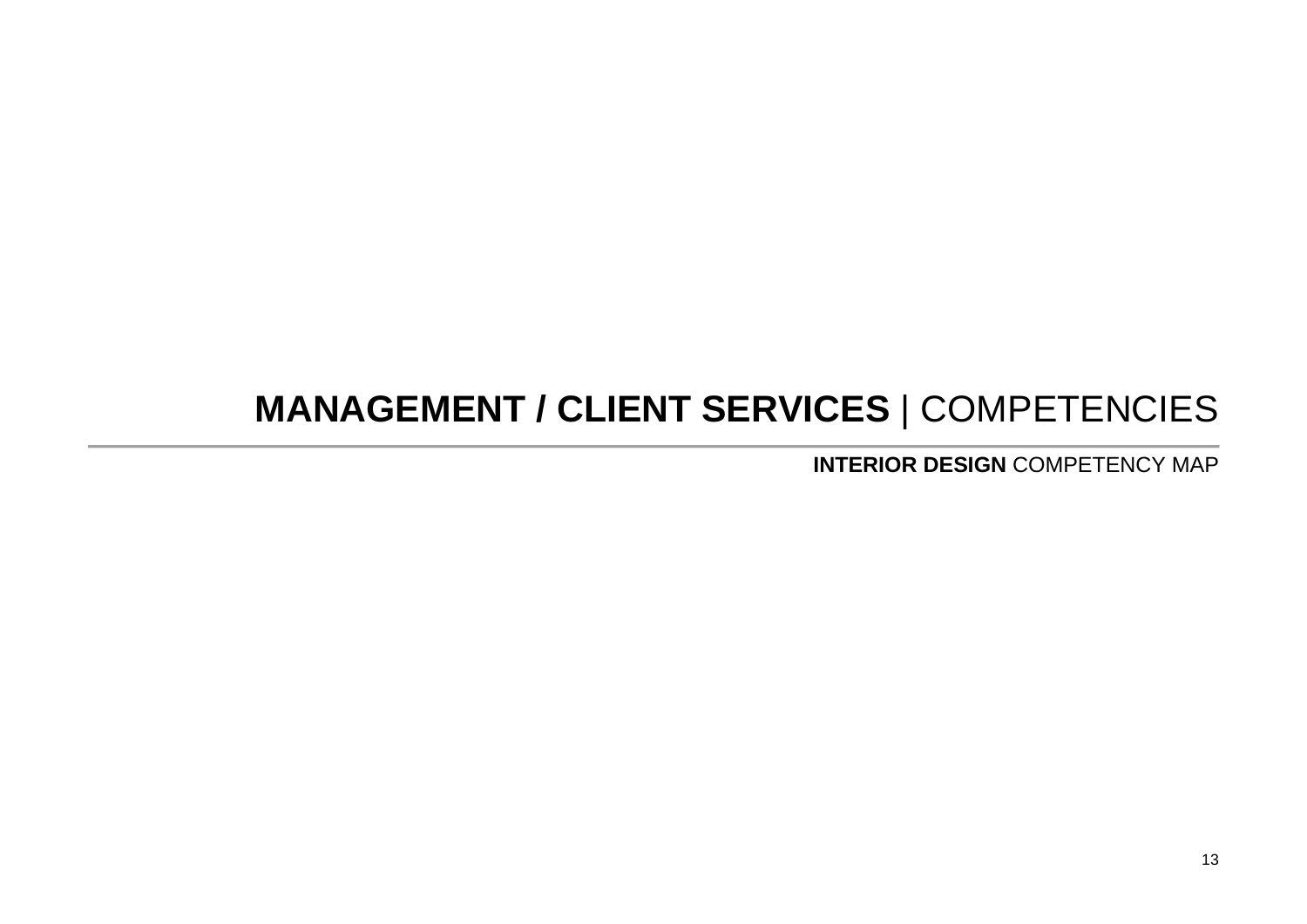# **MANAGEMENT / CLIENT SERVICES** | COMPETENCIES – INTERIOR DESIGN

| <b>WSQ Qual</b><br>Level | <b>Job Roles</b> | <b>Competency Unit</b><br>Code | <b>Specialisation Competency Units</b>                                                                  | <b>Competency Unit</b><br>Code | <b>Core Competency Units</b>                                              |
|--------------------------|------------------|--------------------------------|---------------------------------------------------------------------------------------------------------|--------------------------------|---------------------------------------------------------------------------|
|                          |                  | CI-BO-601C-0                   | Develop and implement an operational plan                                                               | CI-BO-504C-0                   | Manage risk *                                                             |
|                          |                  | CI-FIN-502E-0                  | Develop and manage budgets and financial<br>plans *                                                     | CI-DES-511C-1                  | Apply a holistic user-centric approach for<br>strategic design thinking * |
| 6                        | <b>Managing</b>  | CI-MPR-601S-0                  | Build client relationships                                                                              | CI-STR-602C-0                  | Provide leadership across the organisation *                              |
|                          | <b>Director</b>  | CI-MPR-603S-0                  | Evaluating and manage international marketing<br>opportunities                                          | LPM-RLT-601C-0                 | Establish organisational relationships *                                  |
|                          |                  | CI-STR-601C-0                  | Develop, implement and review a business /<br>strategic plan                                            | ES-JS-401G-1                   | Manage workplace safety and health system *                               |
|                          |                  | BM-PM-406E-1                   | Manage project procurement *                                                                            | BM-PM-402E-1                   | Manage project scope *                                                    |
|                          |                  | CI-CM-504E-0                   | Establish and manage contracts *                                                                        | BM-PM-411E-1                   | Manage project knowledge and communication *                              |
|                          |                  | CI-DES-416S-0                  | Prepare, produce and present a final detailed<br>design proposal to the client *                        | CI-COM-502S-0                  | Present effectively to engage and manage your<br>audience *               |
| 5                        | <b>Account</b>   | CI-FIN-412C-0                  | Manage business accounts / finance *                                                                    | CI-DES-511C-1                  | Apply a holistic user-centric approach for<br>strategic design thinking * |
|                          | <b>Director</b>  | CI-MPR-418S-0                  | Develop and manage business development<br>strategies to expand client base                             | CI-HR-601C-0                   | Manage people                                                             |
|                          |                  | CI-MPR-510C-0                  | Develop a marketing communications plan *                                                               | ES-JS-401G-1                   | Manage workplace safety and health system *                               |
|                          |                  | CI-QM-501C-0                   | Deliver and maintain products / services to<br>standards agreed by the organisation and the<br>customer |                                |                                                                           |

\*Competency Standard available

- **BM** Business Management WSQ Framework **HR** Human Resource Competency Category
- 
- 
- **BM** Business Management Competency Category **QM** Quality Management Competency Category
- **BO** Business Operations Competency Category<br> **COM** Communications Competency Category<br> **SPI** Strategy Planning and Implen
- 
- **DES** Design Competency Category
- 
- **CI** Creative Industries WSQ Framework **JS** Job Safety Skills Competency Category
- **ES** Employability Skills WSQ Framework **PM** Project Management Competency Category
	-
	-
	- **SPI** Strategy Planning and Implementation competency category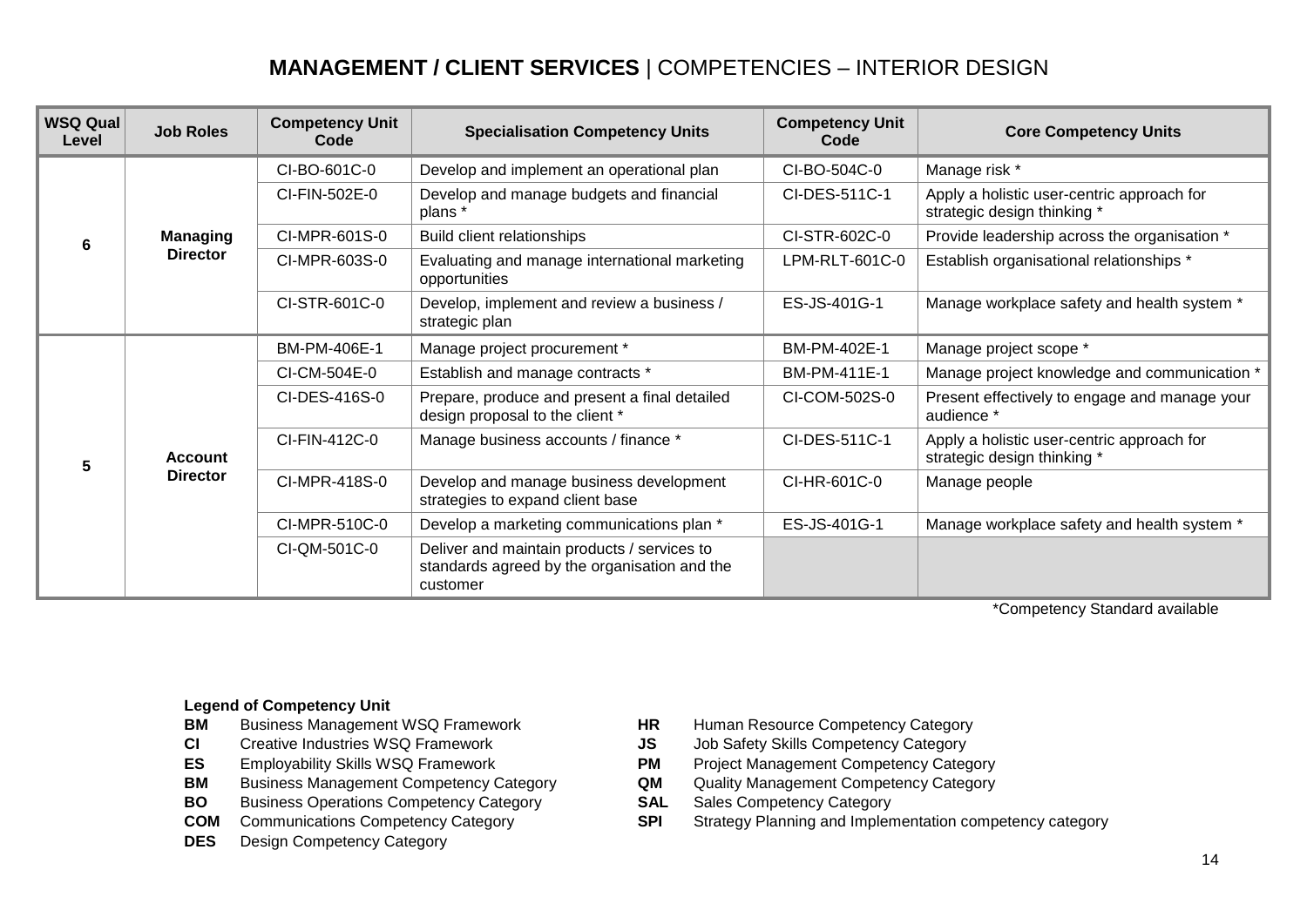# **MANAGEMENT / CLIENT SERVICES** | COMPETENCIES – INTERIOR DESIGN

| <b>WSQ Qual</b><br>Level | <b>Job Roles</b>                   | <b>Competency Unit</b><br>Code | <b>Specialisation Competency Units</b>                                                          | <b>Competency Unit</b><br>Code | <b>Core Competency Units</b>                                                                             |
|--------------------------|------------------------------------|--------------------------------|-------------------------------------------------------------------------------------------------|--------------------------------|----------------------------------------------------------------------------------------------------------|
| Δ                        | <b>Account</b><br><b>Manager</b>   | BM-PM-302E-1                   | Apply project cost management techniques *                                                      | BM-SPI-501E-1                  | Develop organisational strategies and policies *                                                         |
|                          |                                    | CI-BO-406S-0                   | Enable, develop and support growth of a client's<br>business                                    | CI-DES-511C-1                  | Apply a holistic user-centric approach for<br>strategic design thinking *                                |
|                          |                                    | CI-BM-401C-0                   | Establish and maintain work and contractual<br>relationship *                                   | CI-PS-502E-0                   | Resolve problems which impact on the work                                                                |
|                          |                                    | CI-CM-405E-0                   | Apply contract procurement techniques                                                           | CI-QM-501C-0                   | Deliver and maintain products / services to<br>standards agreed by the organisation and the<br>customer  |
|                          |                                    | CI-DES-413S-0                  | Oversee design brief development and<br>negotiation to meet client needs *                      | ES-JS-301G-1                   | Maintain workplace safety and health policies<br>and procedures *                                        |
|                          |                                    | CI-DES-419S-0                  | Develop a proposal and quotation for design and<br>design services for presentation to client * |                                |                                                                                                          |
| 3                        | <b>Account</b><br><b>Executive</b> | BM-PM-302E-1                   | Apply project cost management techniques *                                                      | CI-COM-306E-0                  | Make presentations                                                                                       |
|                          |                                    | BM-PM-303E-1                   | Apply project time management techniques *                                                      | CI-HR-407C-0                   | Participate in, facilitate and promote effective<br>working of individuals and teams                     |
|                          |                                    | CI-COM-303C-0                  | Write project briefs which meet client's<br>requirements                                        | CI-DES-331E-0                  | Maintain an awareness of trends and<br>developments in design, materials, techniques<br>and technology * |
|                          |                                    | CI-DES-330S-0                  | Develop and negotiate design briefs to meet the<br>needs of the client                          | CI-DES-342C-1                  | Implement design thinking *                                                                              |
|                          |                                    | CI-DES-334C-0                  | Plan work to meet production requirements                                                       | CI-DES-343C-1                  | Apply professional practices in design projects *                                                        |
|                          |                                    | CI-DES-416S-0                  | Prepare, produce and present a final detailed<br>design proposal to the client *                | CI-DES-420C-0                  | Source and apply production knowledge for the<br>design industry *                                       |
|                          |                                    | CI-SAL-311S-0                  | Sell and promote designs and design services to<br>clients                                      | ES-JS-301G-1                   | Maintain workplace safety and health policies<br>and procedures *                                        |

#### **Legend of Competency Unit**

- **BM** Business Management WSQ Framework **HR** Human Resource Competency Category
- **CI** Creative Industries WSQ Framework **JS** Job Safety Skills Competency Category
- 
- **BM** Business Management Competency Category **QM** Quality Management Competency Category
- **BO** Business Operations Competency Category<br> **COM** Communications Competency Category<br> **SPI** Strategy Planning and Implen
- 
- **DES** Design Competency Category
- 
- 
- **ES** Employability Skills WSQ Framework **PM** Project Management Competency Category
	-
	-
	- **SPI** Strategy Planning and Implementation competency category

\*Competency Standard available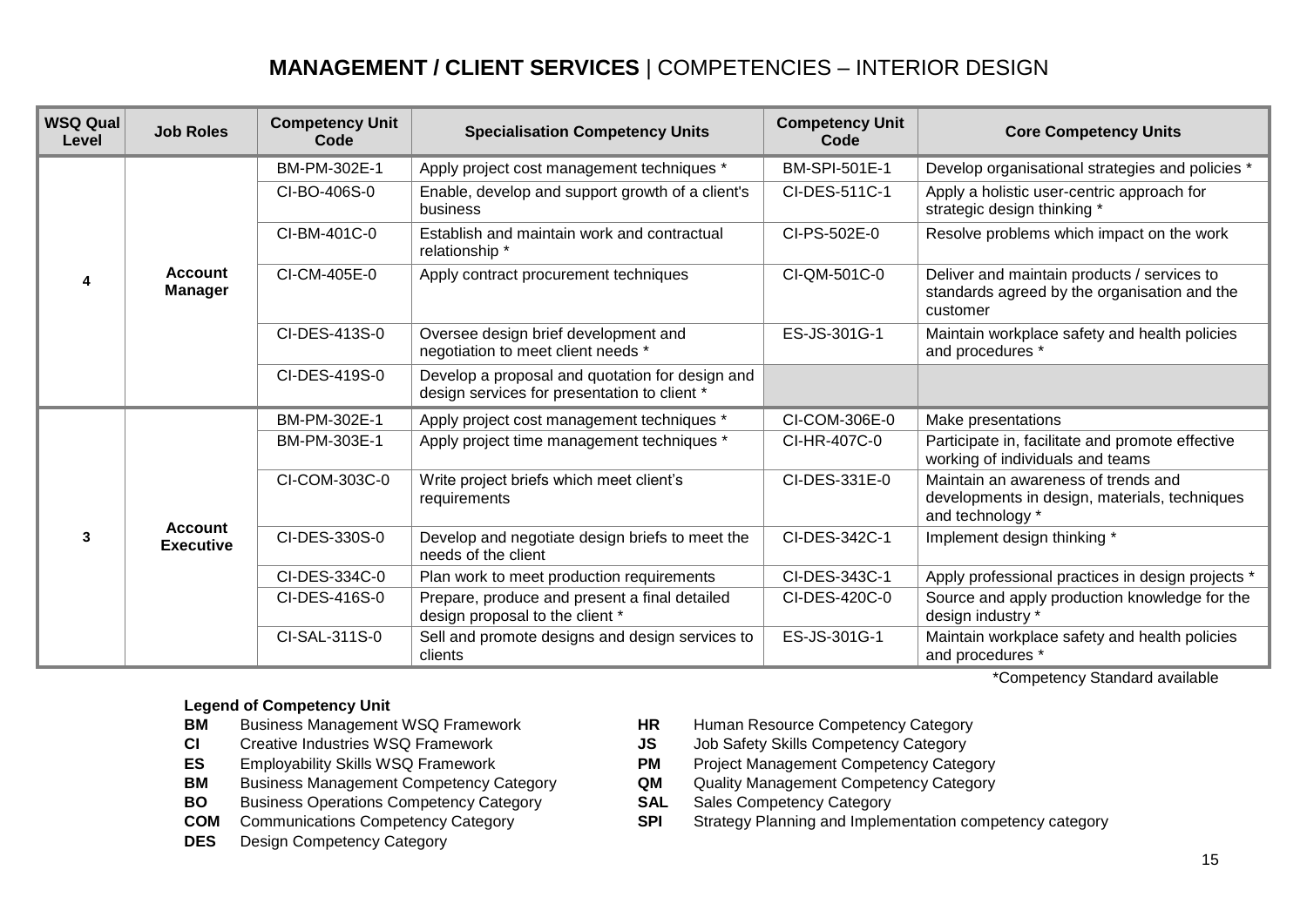# **PROJECT MANAGEMENT** | COMPETENCIES

**INTERIOR DESIGN** COMPETENCY MAP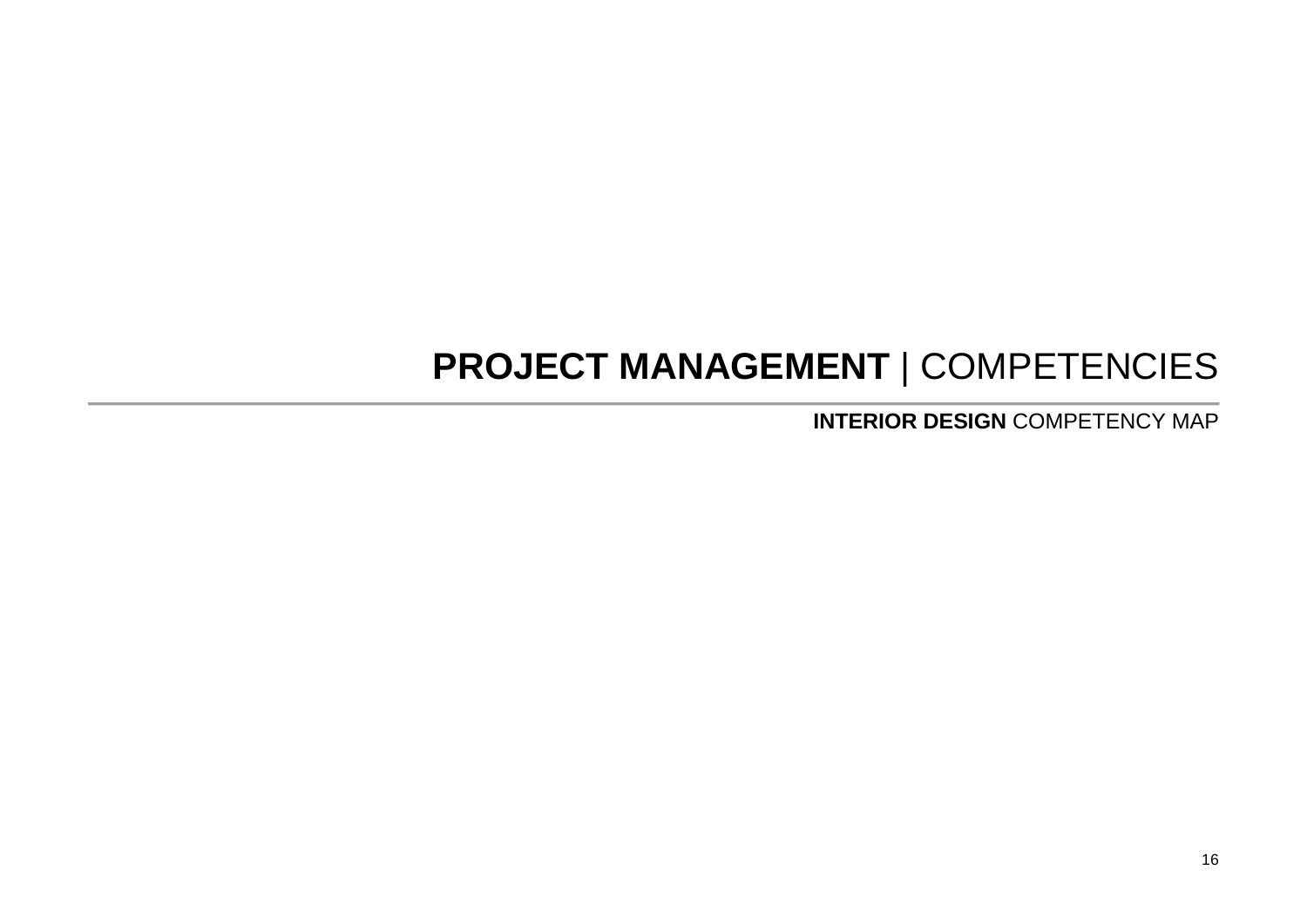# **PROJECT MANAGEMENT** | COMPETENCIES – INTERIOR DESIGN

| <b>WSQ Qual</b><br>Level | <b>Job Roles</b>           | <b>Competency Unit</b><br>Code | <b>Specialisation Competency Units</b>                                                                  | <b>Competency Unit</b><br>Code | <b>Core Competency Units</b>                                                                            |
|--------------------------|----------------------------|--------------------------------|---------------------------------------------------------------------------------------------------------|--------------------------------|---------------------------------------------------------------------------------------------------------|
| 5                        | Project<br><b>Director</b> | BM-PM-406E-1                   | Manage project procurement *                                                                            | BM-PM-402E-1                   | Manage project scope *                                                                                  |
|                          |                            | CI-DES-503S-0                  | Appoint and coordinate specialist consultants<br>and suppliers for design project                       | BM-PM-411E-1                   | Manage project knowledge and communication *                                                            |
|                          |                            | CI-DES-505S-0                  | Oversee realisation of final design to meet<br>client's needs *                                         | CI-COM-502S-0                  | Present effectively to engage and manage your<br>audience *                                             |
|                          |                            | CI-PM-507S-0                   | Assess and manage project risks                                                                         | CI-DES-511C-1                  | Apply a holistic user-centric approach for<br>strategic design thinking *                               |
|                          |                            | CI-PM-605C-0                   | Direct the scope and integration of multiple<br>projects / programmes *                                 | CI-HR-601C-0                   | Manage people                                                                                           |
|                          |                            | CI-QM-501C-0                   | Deliver and maintain products / services to<br>standards agreed by the organisation and the<br>customer | ES-JS-401G-1                   | Manage workplace safety and health system *                                                             |
| 4                        | Project<br><b>Manager</b>  | BM-BN-401E-1                   | Participate in negotiations *                                                                           | <b>BM-SPI-501E-1</b>           | Develop organisational strategies and policies *                                                        |
|                          |                            | BM-PM-402E-1                   | Manage project scope *                                                                                  | CI-DES-511C-1                  | Apply a holistic user-centric approach for<br>strategic design thinking *                               |
|                          |                            | CI-DES-414S-0                  | Oversee production of design prototypes *                                                               | CI-PS-502E-0                   | Resolve problems which impact on the work                                                               |
|                          |                            | CI-DES-502S-0                  | Administer, coordinate and monitor contract<br>works for a design project                               | CI-QM-501C-0                   | Deliver and maintain products / services to<br>standards agreed by the organisation and the<br>customer |
|                          |                            | CI-PM-415C-0                   | Monitor and supervise production                                                                        | ES-JS-301G-1                   | Maintain workplace safety and health policies<br>and procedures *                                       |

\*Competency Standard available

- 
- 
- 
- **BN** Business Negotiation Competency Category **QM** Quality Management Competency Category
- 
- **BM** Business Management WSQ Framework **HR** Human Resource Competency Category<br>**CI** Creative Industries WSQ Framework **JS** Job Safety Skills Competency Category
- **CI** Creative Industries WSQ Framework **JS** Job Safety Skills Competency Category<br> **ES** Employability Skills WSQ Framework **PM** Project Management Competency Category
	- **Project Management Competency Category**
	-
- **DES** Design Competency Category **SPI** Strategy Planning and Implementation competency category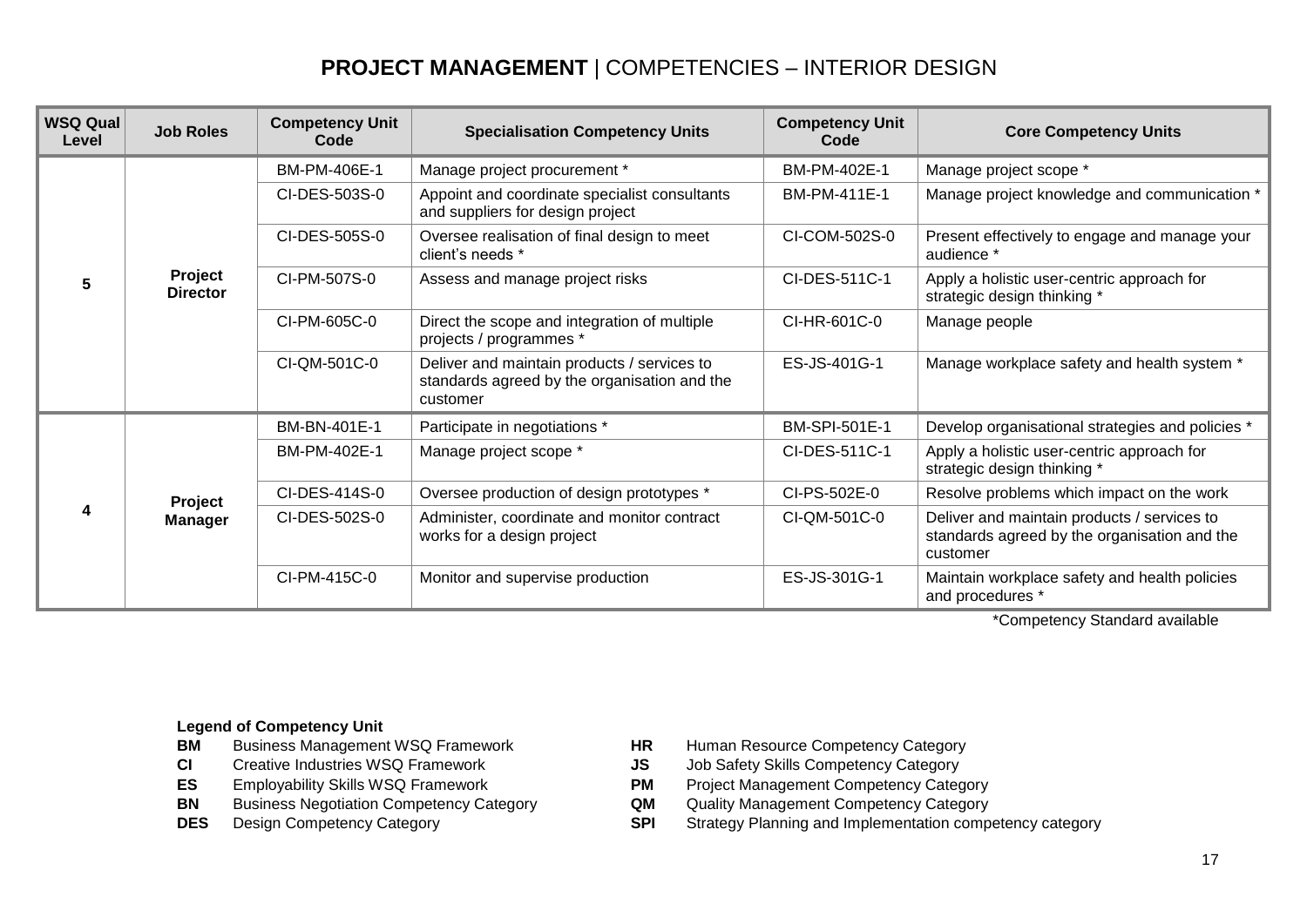# **PROJECT MANAGEMENT** | COMPETENCIES – INTERIOR DESIGN

| WSQ Qual<br>Level | <b>Job Roles</b>                   | <b>Competency Unit</b><br>Code | <b>Specialisation Competency Units</b>                                                                         | <b>Competency Unit</b><br>Code | <b>Core Competency Units</b>                                                                             |
|-------------------|------------------------------------|--------------------------------|----------------------------------------------------------------------------------------------------------------|--------------------------------|----------------------------------------------------------------------------------------------------------|
| 3                 | <b>Project</b><br><b>Executive</b> | BM-PM-302E-1                   | Apply project cost management techniques *                                                                     | CI-COM-306E-0                  | Make presentations                                                                                       |
|                   |                                    | CI-DES-327C-0                  | Demonstrate knowledge of production *                                                                          | CI-DES-331E-0                  | Maintain an awareness of trends and<br>developments in design, materials, techniques<br>and technology * |
|                   |                                    | CI-DES-422S-0                  | Supervise, produce and realise suitable design<br>prototypes to meet the needs of client *                     | CI-DES-342C-1                  | Implement design thinking *                                                                              |
|                   |                                    | CI-DES-443S-0                  | Develop and implement designs to effectively<br>support and produce an exhibition / interior<br>design project | CI-DES-343C-1                  | Apply professional practices in design projects *                                                        |
|                   |                                    | CI-FIN-306E-0                  | Manage budgets                                                                                                 | CI-DES-420C-0                  | Source and apply production knowledge for the<br>design industry *                                       |
|                   |                                    | SV-PL-301C-1                   | Manage operations for service excellence                                                                       | CI-HR-407C-0                   | Participate in, facilitate and promote effective<br>working of individuals and teams                     |
|                   |                                    |                                |                                                                                                                | ES-JS-301G-1                   | Maintain workplace safety and health policies<br>and procedures *                                        |
| $\mathbf{2}$      | <b>Project</b><br>Coordinator      | CI-PM-201S-0                   | Coordinate and monitor suppliers and contract<br>works                                                         | CI-DES-241C-0                  | Develop an awareness of trends and<br>developments in design, materials, techniques<br>and technology    |
|                   |                                    | CI-PM-202S-0                   | Coordinate on-site requirements for a project                                                                  | CI-DES-342C-1                  | Implement design thinking *                                                                              |
|                   |                                    | CI-QM-307C-0                   | Maintain quality service delivery                                                                              | CI-DES-343C-1                  | Apply professional practices in design projects *                                                        |
|                   |                                    |                                |                                                                                                                | CI-HR-210C-0                   | Work effectively with others                                                                             |
|                   |                                    |                                |                                                                                                                | ES-ACE-102G-1                  | Solve problems & make decisions at operational<br>level *                                                |
|                   |                                    |                                |                                                                                                                | ES-JS-101G-1                   | Maintain workplace safety and health policies<br>and procedures *                                        |

- **BM** Business Management WSQ Framework **CS** Customers Competency Category
- **CI** Creative Industries WSQ Framework **FIN** Finance Competency Category
- **ES** Employability Skills WSQ Framework **DES** Design Competency Category
- **SV** Service Excellence Competency Framework **HR** Human Resource Competency Category
- **ACE** Analytical Conceptual and Evaluative Skills Competency Category **JS** Job Safety Skills Competency Category<br>**BN** Business Negotiation Competency Category **PM** Project Management Competency Category
- **BN** Business Negotiation Competency Category **PM**
- **COM** Communications Competency Category **COM** Quality Management Competency Category
- \*Competency Standard available
- 
- 
- 
- 
- 
- 
-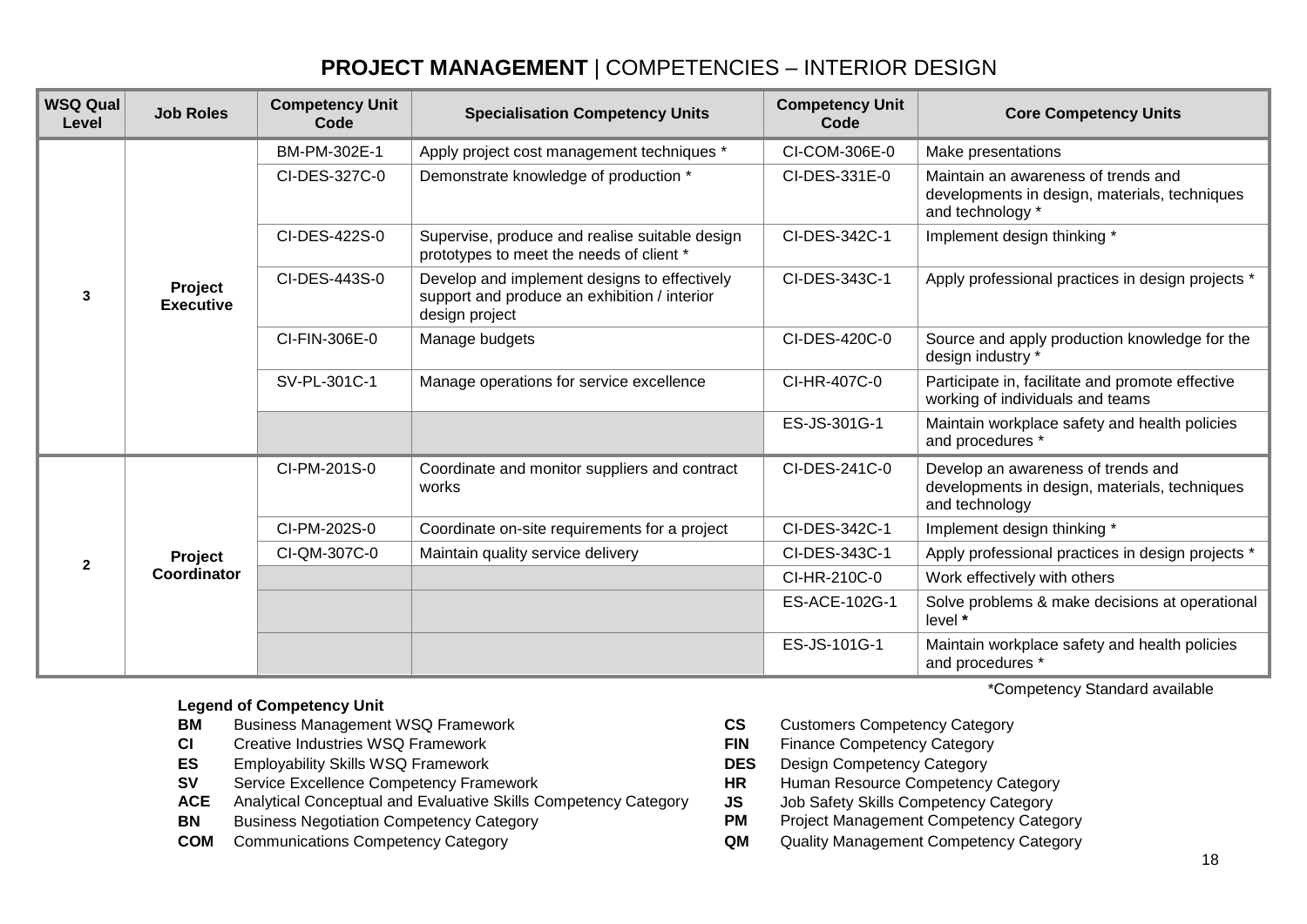#### **GENERIC / CROSS-SECTORAL WSQ CU ADOPTION** | INTERIOR DESIGN

#### **DEVELOPMENT OF T-SHAPED PROFESSIONALS IN INTERIOR DESIGN - GENERIC / CROSS-SECTORAL WSQ FRAMEWORK COMPETENCY UNITS ADOPTION**

Generic or cross-sectoral competencies refer to horizontal multi-disciplinary skills which workers serving in different occupations and job roles across different industries and sectors may apply in the course of their work. These competencies are encapsulated in WSQ frameworks such as Business Management (BM) and Leadership & People Management (LPM) WSQ.

Practitioners serving in the Creative Industries (CI) are expected to possess specialised job-specific competencies as well as a range of generic horizontal skills in functional areas including people management, communications and project management. To support their development into T-shaped professionals, appointed CI WSQ training partners (e.g. National CET Institute, CET Centres and Programme Partners) may adopt CUs from the BM and LPM WSQ frameworks for CI WSQ programme implementation on a modular, integrated or qualification basis, subject to fulfilling applicable WSQ accreditation and funding related requirements.

While selected BM and LPM WSQ CUs are already imported into the CI WSQ Competency Maps, the range of job roles and associated competencies in CI Industries continue to expand and evolve rapidly such that other generic skills-in-demand may not have been readily imported. The flexibility accorded will enable CI WSQ training partners to design and implement WSQ programmes rapidly to meet the holistic skills development needs of CI practitioners while maintaining the integrity of CI WSQ and the WSQ system as a whole.